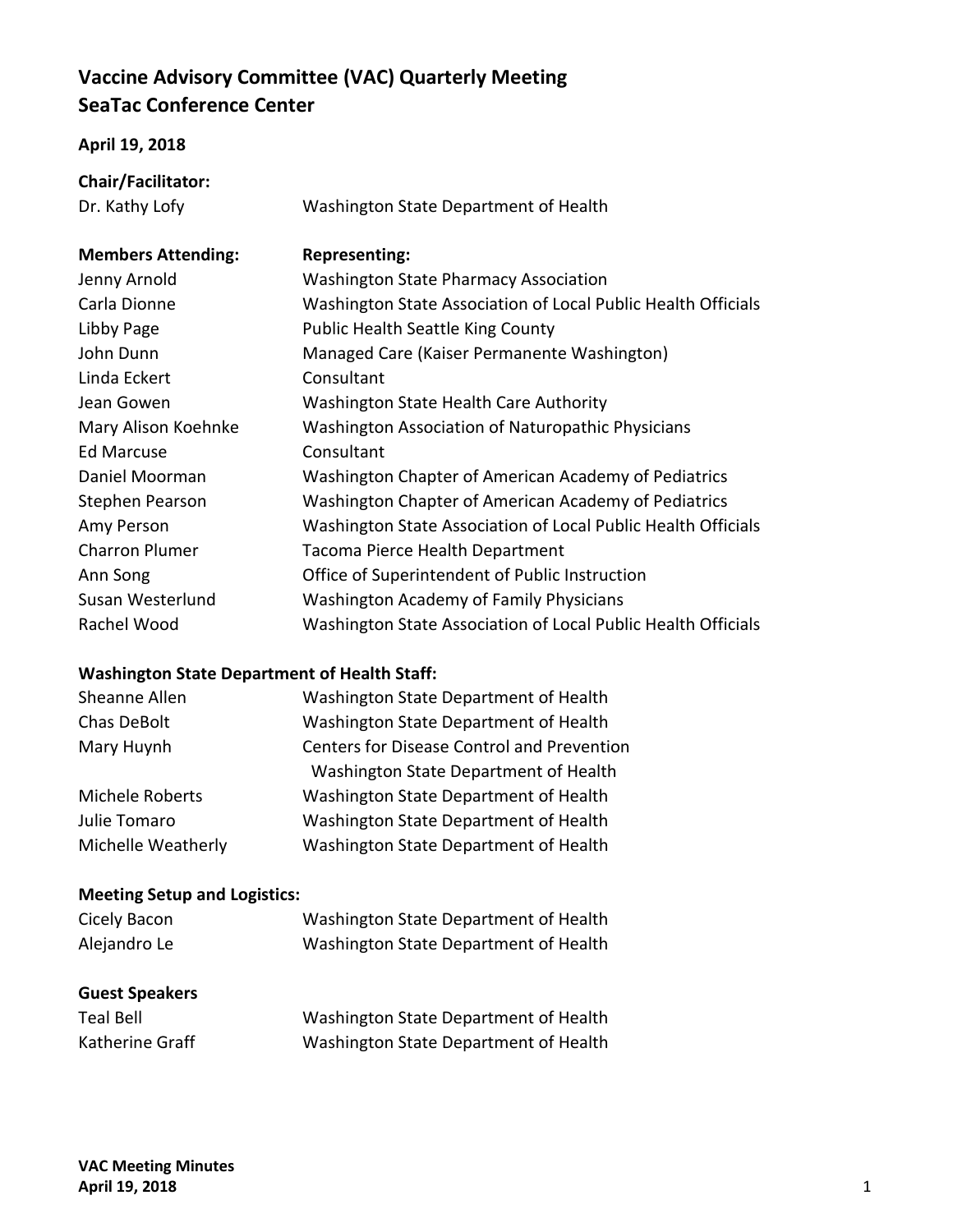| <b>Agenda Item</b>                         | <b>Presented Information</b>                                                                                                                                                                 | <b>Member Discussion</b>                                                                  |  |
|--------------------------------------------|----------------------------------------------------------------------------------------------------------------------------------------------------------------------------------------------|-------------------------------------------------------------------------------------------|--|
| Welcome,                                   | New member intro (Carla Dionne, Public Health Director, Klickitat County - representing the                                                                                                  |                                                                                           |  |
| Introductions,                             | Washington State Association of Local Public Health Officials).                                                                                                                              |                                                                                           |  |
| <b>Announcements</b>                       |                                                                                                                                                                                              |                                                                                           |  |
|                                            | Retiring member (Charron Plumer of Tacoma-Pierce County) - Thank you for your service to                                                                                                     |                                                                                           |  |
| Dr. Kathy Lofy,                            | this committee.                                                                                                                                                                              |                                                                                           |  |
| M.D., State                                |                                                                                                                                                                                              |                                                                                           |  |
| <b>Health Officer,</b><br><b>VAC Chair</b> | Other membership updates: The Department is working to fill the internist position that was<br>once filled by Peggy Jo Eaton. This was discussed at the last meeting and members agreed that |                                                                                           |  |
|                                            | an internist would be the best fit for this committee. Kathy has reached out to the Washington                                                                                               |                                                                                           |  |
|                                            | Chapter of the American College of Physicians for assistance in selecting a representative.                                                                                                  |                                                                                           |  |
|                                            |                                                                                                                                                                                              |                                                                                           |  |
|                                            | Guest presenters on the IIS School Module and school and child care data.                                                                                                                    |                                                                                           |  |
|                                            |                                                                                                                                                                                              | Katherine Graff, Public Health Nurse Consultant, Office of Immunization and Child Profile |  |
|                                            | Teal Bell, Assessment Supervisor, Office of Immunization and Child Profile<br>$\bullet$                                                                                                      |                                                                                           |  |
|                                            |                                                                                                                                                                                              |                                                                                           |  |
|                                            |                                                                                                                                                                                              |                                                                                           |  |
| <b>Conflict of</b>                         | Ask members if they have any conflicts of interests to declare based on policy statement.                                                                                                    |                                                                                           |  |
| Interest                                   |                                                                                                                                                                                              |                                                                                           |  |
| <b>Declaration</b>                         | None to declare                                                                                                                                                                              |                                                                                           |  |
| (Handout)                                  |                                                                                                                                                                                              |                                                                                           |  |
| <b>Michelle</b>                            |                                                                                                                                                                                              |                                                                                           |  |
| <b>Weatherly, OICP</b>                     |                                                                                                                                                                                              |                                                                                           |  |
| <b>Senior Policy</b>                       |                                                                                                                                                                                              |                                                                                           |  |
| Analyst                                    |                                                                                                                                                                                              |                                                                                           |  |
|                                            |                                                                                                                                                                                              |                                                                                           |  |
| <b>Approval of</b>                         | Ask members to review and provide feedback or approve.                                                                                                                                       |                                                                                           |  |
| <b>Meeting</b>                             |                                                                                                                                                                                              |                                                                                           |  |
| <b>Minutes</b>                             | Approved                                                                                                                                                                                     |                                                                                           |  |
| (Handout)                                  |                                                                                                                                                                                              |                                                                                           |  |
| <b>All Members</b>                         |                                                                                                                                                                                              |                                                                                           |  |
| <b>OICP General</b>                        | Legislative and policy update:                                                                                                                                                               |                                                                                           |  |
| Update                                     | The 2018 legislative session ended on                                                                                                                                                        |                                                                                           |  |
| (Handout)                                  | time this year! March 9 <sup>th</sup> was the last day.                                                                                                                                      |                                                                                           |  |
|                                            | There were a total of five immunization-                                                                                                                                                     |                                                                                           |  |
| <b>Michele</b>                             | related bills introduced this session - the                                                                                                                                                  |                                                                                           |  |
| Roberts, OICP                              | intent of each bill is below. None of the                                                                                                                                                    |                                                                                           |  |
| <b>Director</b>                            | bills passed. We expect that there will be                                                                                                                                                   |                                                                                           |  |
|                                            | ongoing interest from some constituents                                                                                                                                                      |                                                                                           |  |
|                                            | locally and across the nation related to                                                                                                                                                     |                                                                                           |  |
|                                            | immunizations and informed consent that                                                                                                                                                      |                                                                                           |  |
|                                            | we will continue to monitor.                                                                                                                                                                 |                                                                                           |  |
|                                            | <b>HB2840 Vaccines containing</b>                                                                                                                                                            |                                                                                           |  |
|                                            | mercury and aluminum- removes                                                                                                                                                                |                                                                                           |  |
|                                            | mercury-limiting language and                                                                                                                                                                |                                                                                           |  |
|                                            | states that any mercury containing                                                                                                                                                           |                                                                                           |  |
|                                            | vaccine/product may not be                                                                                                                                                                   |                                                                                           |  |
|                                            | purchased, distributed, or                                                                                                                                                                   |                                                                                           |  |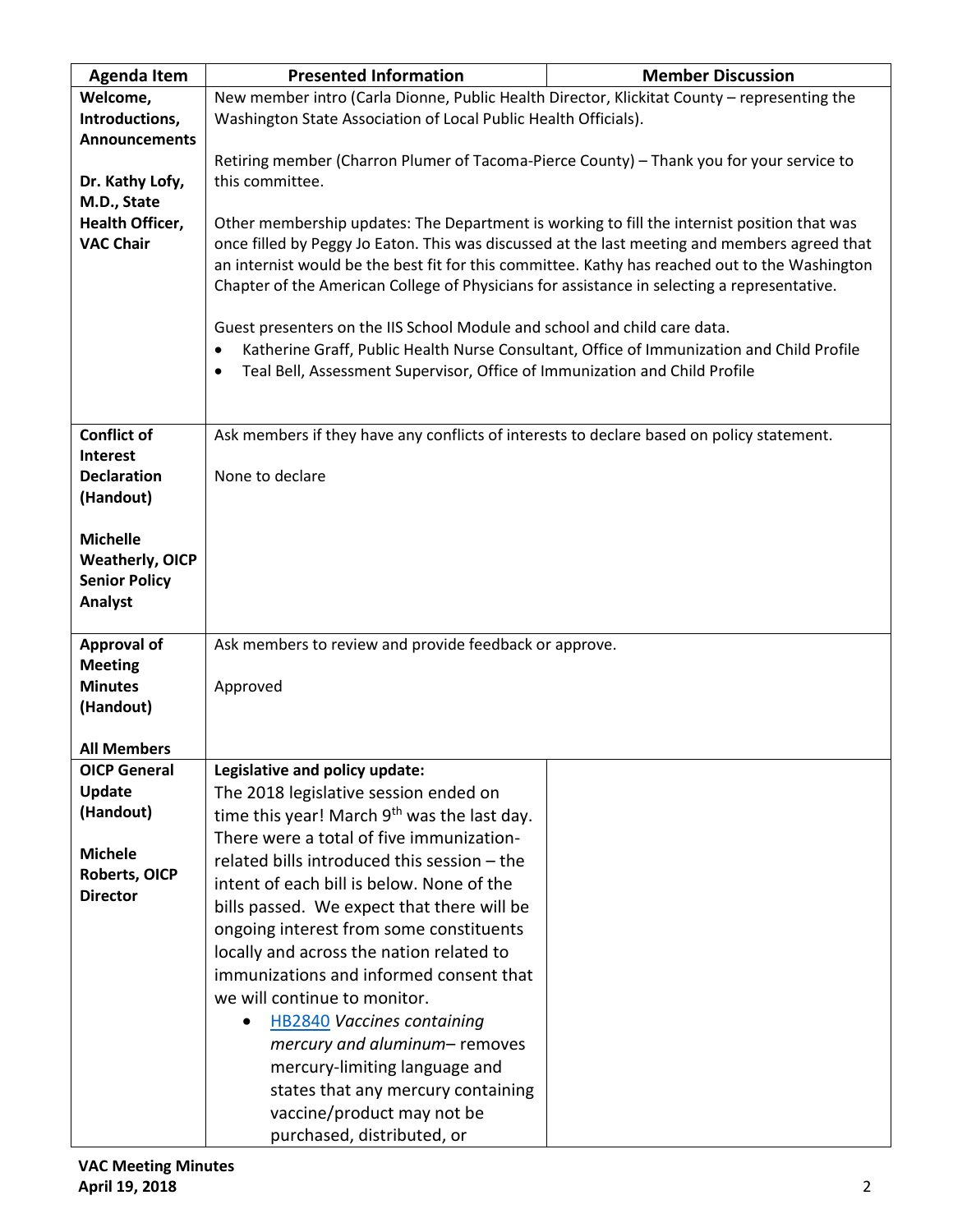| <b>Agenda Item</b> | <b>Presented Information</b>                                          | <b>Member Discussion</b> |
|--------------------|-----------------------------------------------------------------------|--------------------------|
|                    | administered to anyone in                                             |                          |
|                    | Washington. Also includes new                                         |                          |
|                    | language that no vaccine can                                          |                          |
|                    | exceed certain limits of aluminum.                                    |                          |
|                    | <b>HB2841 Vaccine risk</b><br>$\bullet$                               |                          |
|                    | communication - requires the                                          |                          |
|                    | department to adopt a disclaimer                                      |                          |
|                    | form to inform patients about the                                     |                          |
|                    | potential to get sick even if                                         |                          |
|                    | vaccinated, that vaccination is not                                   |                          |
|                    | guaranteed protection, and to let                                     |                          |
|                    | the patient know about vaccine                                        |                          |
|                    | effectiveness and duration of                                         |                          |
|                    | protection. Health care providers                                     |                          |
|                    | must provide the disclaimer prior                                     |                          |
|                    | to administration. Failure to do so                                   |                          |
|                    | amounts to "unprofessional                                            |                          |
|                    | conduct."                                                             |                          |
|                    | <b>HB2842</b> Notifying parents about                                 |                          |
|                    | immunization exemptions - All                                         |                          |
|                    | schools and child cares must notify                                   |                          |
|                    | parents upon enrollment and                                           |                          |
|                    | before vaccines are administered                                      |                          |
|                    | on school/child care grounds that                                     |                          |
|                    | they can exempt their child from                                      |                          |
|                    | immunizations.                                                        |                          |
|                    | <b>HB2090</b> Prohibiting administration                              |                          |
|                    | of a vaccine without reviewing                                        |                          |
|                    | patient's full health history -                                       |                          |
|                    | Requires providers who administer<br>vaccines to review the patient's |                          |
|                    | full health history and vaccine                                       |                          |
|                    | information (package insert) with                                     |                          |
|                    | the patient prior to vaccine                                          |                          |
|                    | administration. Health care                                           |                          |
|                    | providers who fail to complete                                        |                          |
|                    | these tasks would be in violation of                                  |                          |
|                    | the uniform disciplinary act.                                         |                          |
|                    | <b>HB2092</b> Immunization Exemption                                  |                          |
|                    | Form - Removes provider                                               |                          |
|                    | signature and allows parents to                                       |                          |
|                    | sign for all religious exemptions,                                    |                          |
|                    | removes benefit and risk                                              |                          |
|                    | information requirement for                                           |                          |
|                    | parents claiming religious                                            |                          |
|                    | exemptions, removes the                                               |                          |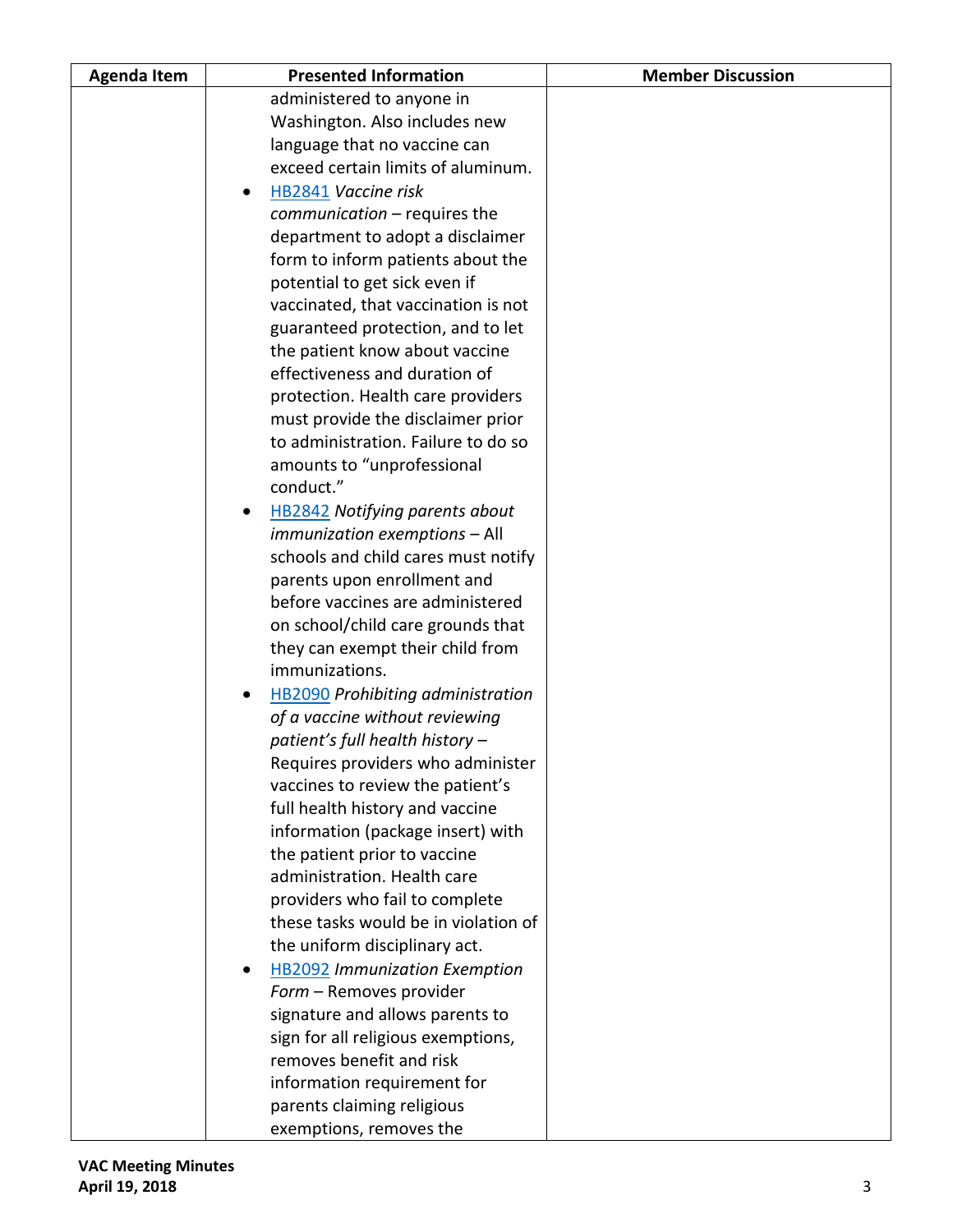| <b>Agenda Item</b>                       | <b>Presented Information</b>                                     | <b>Member Discussion</b>                                                                  |
|------------------------------------------|------------------------------------------------------------------|-------------------------------------------------------------------------------------------|
|                                          | department's ability to include                                  |                                                                                           |
|                                          | certain language on the exemption                                |                                                                                           |
|                                          | form for all exemption types, and                                |                                                                                           |
|                                          | includes a place for parents to                                  |                                                                                           |
|                                          | indicate that they are exercising                                |                                                                                           |
|                                          | their freedom of religion.                                       |                                                                                           |
|                                          | <b>EHB2570 Database of pharmacies</b>                            |                                                                                           |
|                                          | offering vaccines and self-                                      |                                                                                           |
|                                          | administered hormonal                                            |                                                                                           |
|                                          | contraceptives through                                           |                                                                                           |
|                                          | collaborative drug therapy                                       |                                                                                           |
|                                          | agreements - requires the                                        |                                                                                           |
|                                          | establishment of a searchable                                    |                                                                                           |
|                                          | database on the department's                                     |                                                                                           |
|                                          | website of all pharmacies with a<br>pharmacist on staff that can |                                                                                           |
|                                          | prescribe birth control and                                      |                                                                                           |
|                                          | vaccines.                                                        |                                                                                           |
|                                          |                                                                  |                                                                                           |
|                                          | <b>NIIW announcement:</b>                                        |                                                                                           |
|                                          | As part of NIIW, on April 25 DOH will be                         |                                                                                           |
|                                          | announcing the Washington State CDC                              |                                                                                           |
|                                          | Childhood Immunization Champion, and                             |                                                                                           |
|                                          | two other immunization awards will be                            |                                                                                           |
|                                          | given out by the Immunization Action                             |                                                                                           |
|                                          | Coalition of Washington. For more                                |                                                                                           |
|                                          | information about attending and meeting                          |                                                                                           |
|                                          | the award winners, visit                                         |                                                                                           |
|                                          | https://immunitycommunitywa.org/iacw/.                           |                                                                                           |
|                                          |                                                                  |                                                                                           |
| <b>Consumer</b>                          | At the January VAC meeting we discussed                          | Do members think we need to add a                                                         |
| Representative                           | exploring the potential inclusion of a                           | consumer member to the VAC on a                                                           |
| <b>Criteria and</b><br><b>Discussion</b> | consumer representative as a regular                             | permanent basis?                                                                          |
|                                          | member.                                                          |                                                                                           |
| (Handout)                                |                                                                  | Members discussed inclusion of a consumer                                                 |
| Dr. Kathy Lofy,                          | We drafted language and sent out                                 | rep if the need presented itself but did not<br>come to specific consensus on this topic. |
| M.D., State                              | through the listserv for review. The                             | Instead, members agreed to leave at the                                                   |
| Health Officer,                          | updated information and criteria are                             | discretion of the VAC chair.                                                              |
| <b>VAC Chair</b>                         | included in your packets.                                        |                                                                                           |
|                                          | As we continue the discussion today,                             | Revisit at the next VAC meeting.                                                          |
|                                          | please keep the following in mind to help                        |                                                                                           |
|                                          | determine if a permanent consumer                                |                                                                                           |
|                                          | representative seat is appropriate for this                      |                                                                                           |
|                                          | committee:                                                       |                                                                                           |
|                                          |                                                                  |                                                                                           |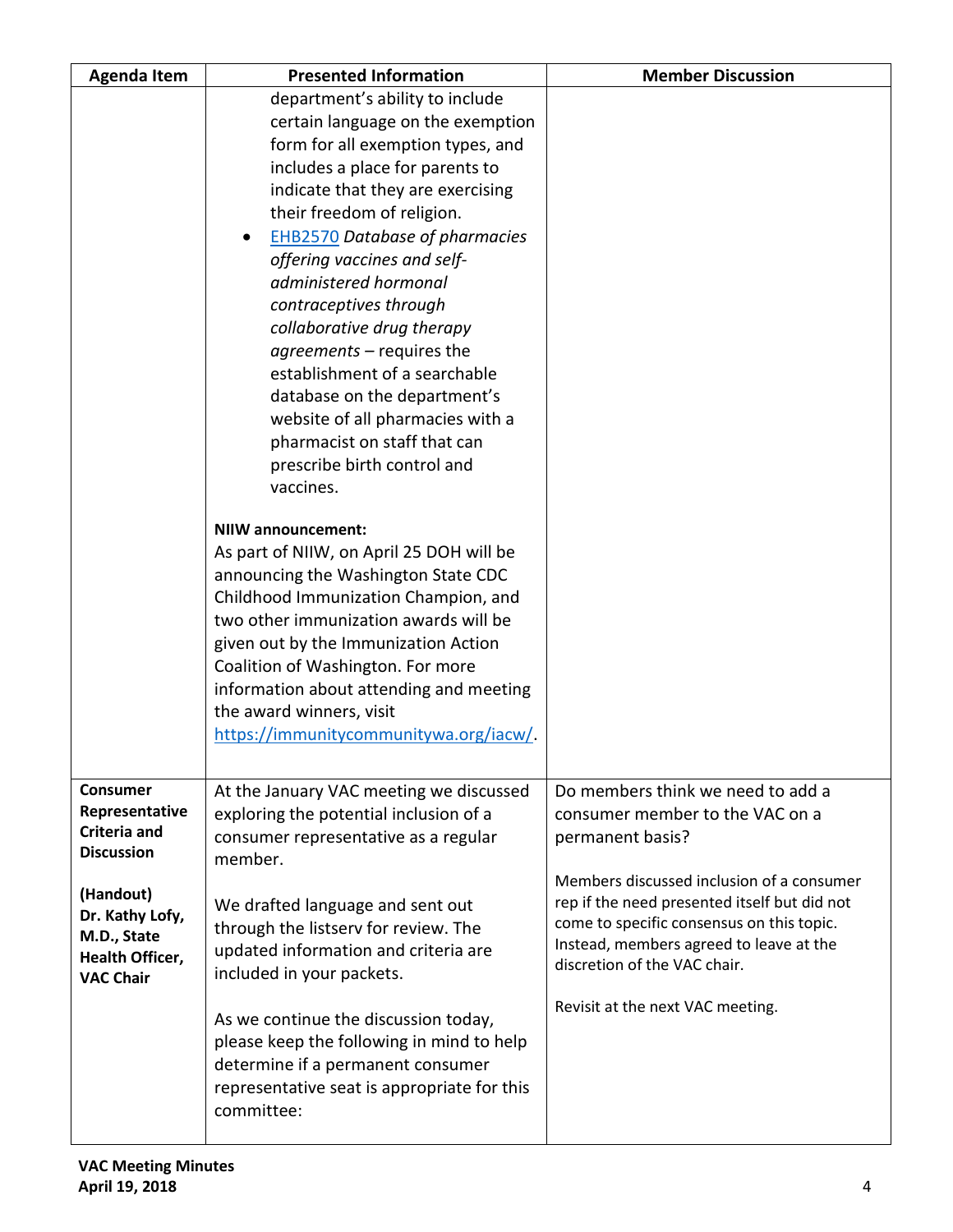| <b>Agenda Item</b>                    | <b>Presented Information</b>                                                                  | <b>Member Discussion</b> |
|---------------------------------------|-----------------------------------------------------------------------------------------------|--------------------------|
|                                       | VAC is already an open meeting to the<br>$\bullet$                                            |                          |
|                                       | public.                                                                                       |                          |
|                                       | This committee is intended to be<br>$\bullet$                                                 |                          |
|                                       | provider focused around clinical                                                              |                          |
|                                       | guidance and recommendations to the                                                           |                          |
|                                       | Department of Health.                                                                         |                          |
|                                       | This committee is not a voting body in<br>$\bullet$                                           |                          |
|                                       | relation to policy or inclusion or                                                            |                          |
|                                       | exclusion of specific vaccines included                                                       |                          |
|                                       | on an immunization schedule.                                                                  |                          |
|                                       | There are other opportunities to<br>$\bullet$                                                 |                          |
|                                       | engage the public for input on<br>immunization issues.                                        |                          |
|                                       | We have the option of always inviting<br>$\bullet$                                            |                          |
|                                       | a member of the public to attend this                                                         |                          |
|                                       | meeting when it's relevant to the                                                             |                          |
|                                       | discussion.                                                                                   |                          |
|                                       | The Department is may not have the<br>$\bullet$                                               |                          |
|                                       | staffing/resources to support an                                                              |                          |
|                                       | additional member.                                                                            |                          |
|                                       |                                                                                               |                          |
|                                       |                                                                                               |                          |
| Vaccine                               | Pertussis numbers and maternal Tdap status                                                    |                          |
| Preventable                           | for infant pertussis cases:                                                                   |                          |
| <b>Disease</b><br><b>Surveillance</b> | Reports are currently below baseline with<br>clusters occurring in some local health          |                          |
| Update                                | jurisdictions. Rates of pertussis disease                                                     |                          |
|                                       | remain the highest among infants.                                                             |                          |
| <b>Chas DeBolt,</b>                   |                                                                                               |                          |
| <b>Senior</b>                         | Mumps activity and 3rd dose                                                                   |                          |
| Epidemiologist                        | recommendation and guidance:                                                                  |                          |
|                                       | So far in 2018 there have been 171 mumps                                                      |                          |
| (Presentation)                        | reports/investigations. Ten of those have<br>been confirmed and seven are probable cases.     |                          |
|                                       |                                                                                               |                          |
|                                       | The recommendation is for "persons                                                            |                          |
|                                       | previously vaccinated with two doses of a                                                     |                          |
|                                       | mumps virus-containing vaccine who are                                                        |                          |
|                                       | identified by public health authorities as being                                              |                          |
|                                       | part of a group or population at increased risk<br>for acquiring mumps because of an outbreak |                          |
|                                       | should receive a third dose of a mumps virus-                                                 |                          |
|                                       | containing vaccine to improve protection                                                      |                          |
|                                       | against mumps disease and related                                                             |                          |
|                                       | complications."                                                                               |                          |
|                                       |                                                                                               |                          |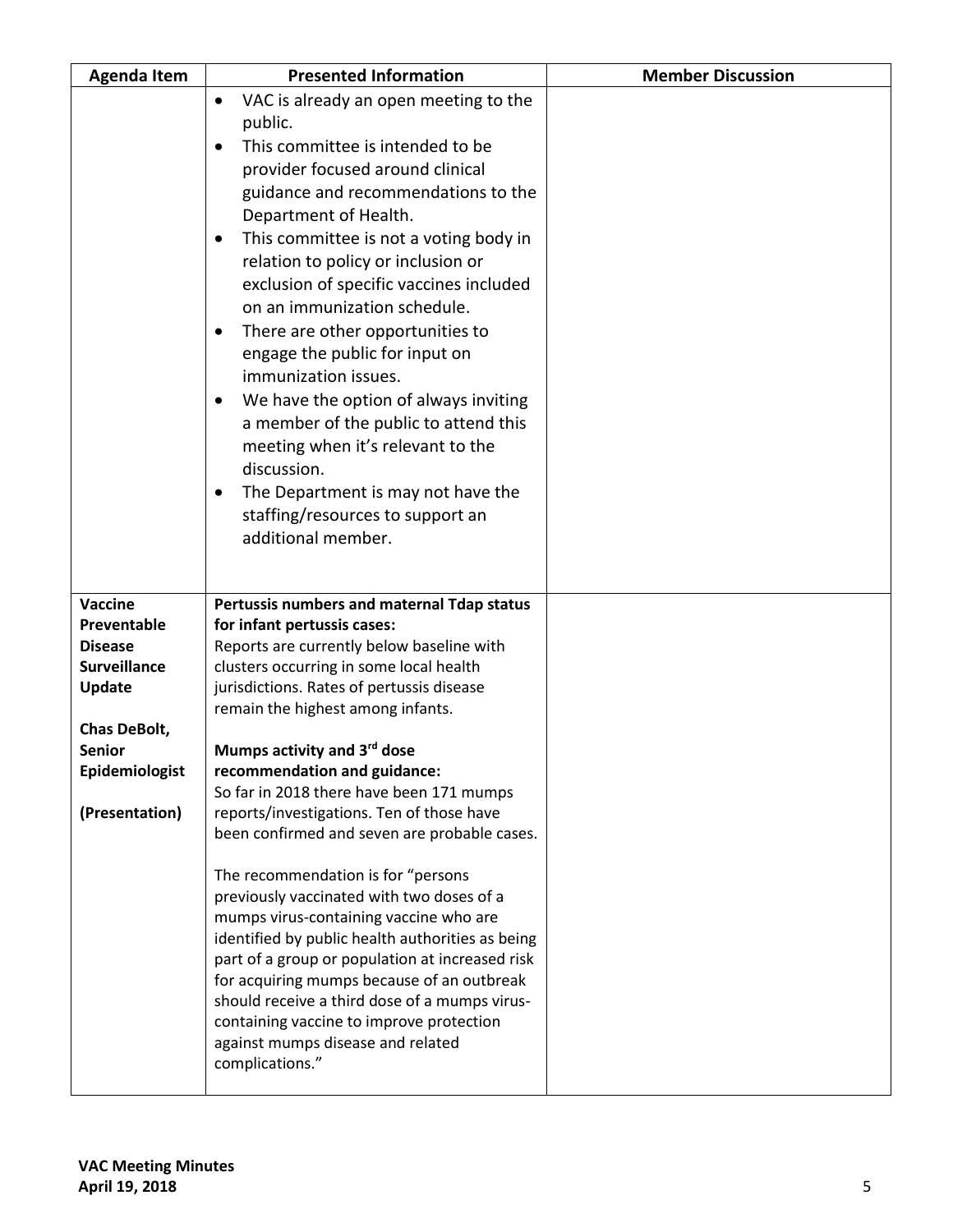| <b>Agenda Item</b>    | <b>Presented Information</b>                                                              | <b>Member Discussion</b> |
|-----------------------|-------------------------------------------------------------------------------------------|--------------------------|
|                       | Guidance for this recommendation is                                                       |                          |
|                       | currently under development and should be                                                 |                          |
|                       | published in July or August (2018).                                                       |                          |
|                       |                                                                                           |                          |
|                       | <b>Hepatitis A surveillance:</b>                                                          |                          |
|                       | Outbreaks of Hep A from March 2017 to April                                               |                          |
|                       | 11, 2018 were in California, Michigan,                                                    |                          |
|                       | Kentucky, and Utah. Michigan had the highest                                              |                          |
|                       | number of cases and hospitalizations at 804                                               |                          |
|                       | and 646 respectively, followed by San Diego,                                              |                          |
|                       | California with 704 and 461 respectively.                                                 |                          |
|                       |                                                                                           |                          |
|                       | A Hep A workgroup convened to update the                                                  |                          |
|                       | national case definition. The purpose was to<br>add molecular detection of HAV virus in a |                          |
|                       | clinical specimen as confirmatory lab criteria                                            |                          |
|                       |                                                                                           |                          |
|                       | and to clarify the clinical case criteria.                                                |                          |
|                       | Toxigenic cutaneous diphtheria:                                                           |                          |
|                       | There was an additional case reported in New                                              |                          |
|                       | Mexico in early 2018. They were exposed                                                   |                          |
|                       | during international travel.                                                              |                          |
|                       |                                                                                           |                          |
|                       | In June members of the CSTE Infectious                                                    |                          |
|                       | Disease Steering Committee will discuss the                                               |                          |
|                       | position statement. This would include                                                    |                          |
|                       | making isolation of toxigenic C. diphtheria                                               |                          |
|                       | from any site reportable, continuing the                                                  |                          |
|                       | requirement for each C. diphtheria isolate be                                             |                          |
|                       | tested for toxin production, and make both                                                |                          |
|                       | respiratory and cutaneous disease caused by                                               |                          |
|                       | toxigenic C. diphtheria reportable as                                                     |                          |
|                       | diphtheria.                                                                               |                          |
| <b>Vaccine Supply</b> | Best Practices for vaccine storage, handling,                                             |                          |
| and Distribution      | and accountability:                                                                       |                          |
| Update                | Workgroup met in February. DOH is currently                                               |                          |
|                       | researching returns greater than \$2500 from                                              |                          |
| Sheanne Allen,        | January 1, 2018 on. DOH met with the                                                      |                          |
| Vaccine               | Washington Vaccine Association in late March                                              |                          |
| Management            | to brainstorm alternative approaches for                                                  |                          |
| <b>Section</b>        | restitution. We will follow up with the CDC for                                           |                          |
| <b>Manager</b>        | further discussion and consultation. The next                                             |                          |
| (Presentation)        | workgroup is scheduled for May.                                                           |                          |
|                       | Hep B vaccine shortage update:                                                            |                          |
|                       | Recombivax (Hep B vaccine - Merck) will be                                                |                          |
|                       | mostly unavailable through 2018 because of                                                |                          |
|                       | manufacturing issues. Pediatric Recombivax                                                |                          |
|                       | will be intermittent throughout the year with                                             |                          |
|                       | no doses of adult Recombivax vaccine                                                      |                          |
|                       | available.                                                                                |                          |
|                       |                                                                                           |                          |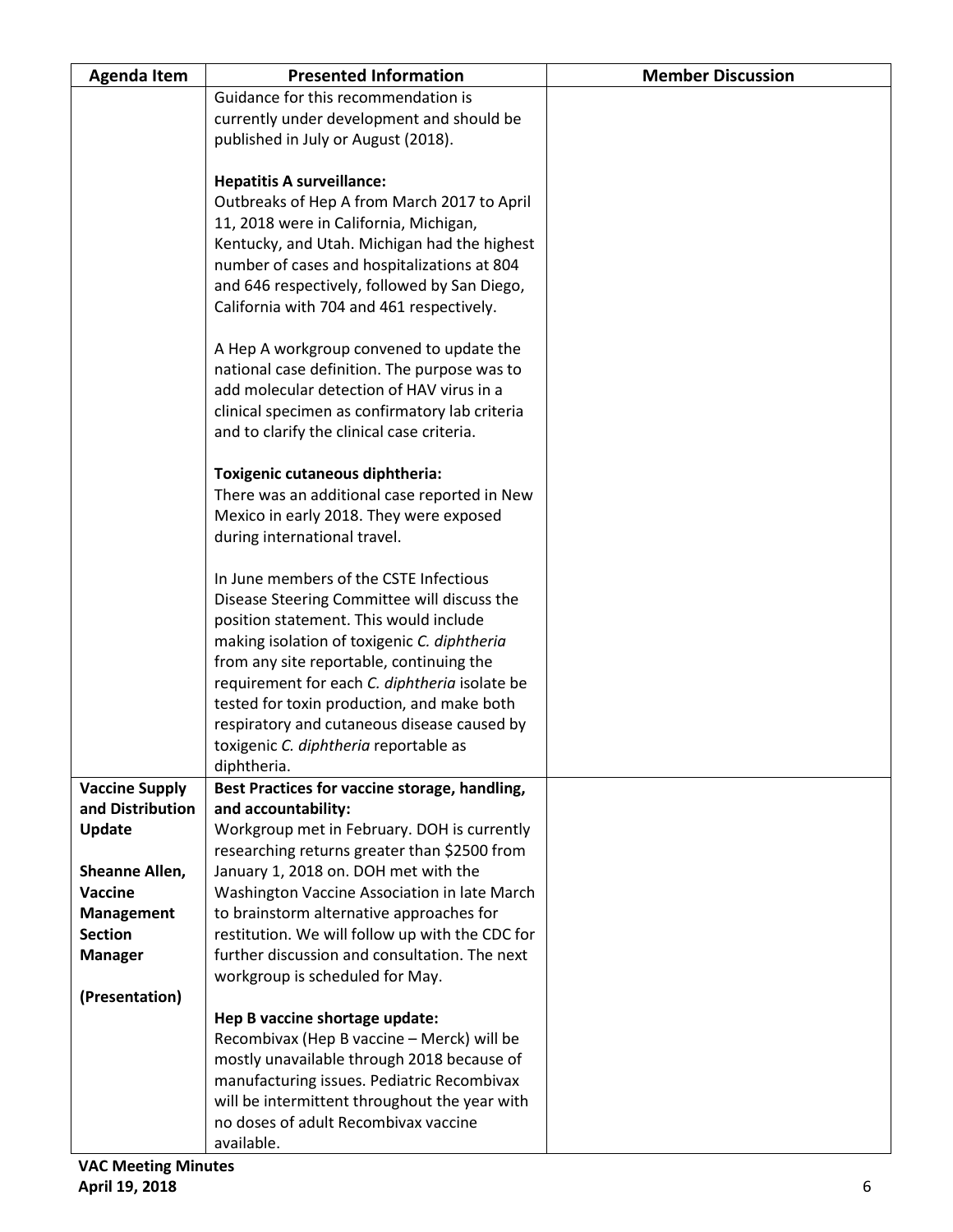| <b>Agenda Item</b>                                                                         | <b>Presented Information</b>                                                                                                                                                                                                                                                                                                                                                                                                                                                                                                                                               | <b>Member Discussion</b>                                                                                                                 |
|--------------------------------------------------------------------------------------------|----------------------------------------------------------------------------------------------------------------------------------------------------------------------------------------------------------------------------------------------------------------------------------------------------------------------------------------------------------------------------------------------------------------------------------------------------------------------------------------------------------------------------------------------------------------------------|------------------------------------------------------------------------------------------------------------------------------------------|
|                                                                                            | Engerix (pediatric Hep B vaccine - GSK) will be<br>available. The CDC will allocate all brands of<br>Hep B vaccine for the year and providers<br>should expect less monovalent Hep B vaccine<br>than normal.                                                                                                                                                                                                                                                                                                                                                               |                                                                                                                                          |
|                                                                                            | Recommendations will be out soon.                                                                                                                                                                                                                                                                                                                                                                                                                                                                                                                                          |                                                                                                                                          |
|                                                                                            | <b>Meningococcal B clinical guidance:</b><br>Revisit and update guidance?<br>Additional activities we can do to help                                                                                                                                                                                                                                                                                                                                                                                                                                                       | Members agreed that this guidance is due to<br>be updated.                                                                               |
|                                                                                            | promote this vaccine?                                                                                                                                                                                                                                                                                                                                                                                                                                                                                                                                                      | ACTION: DOH will coordinate the update and<br>review of this document with VAC members<br>via email.                                     |
|                                                                                            | <b>ACIP LAIV recommendation:</b><br>On February 21, 2018, the Advisory<br><b>Committee on Immunization Practices</b><br>(ACIP) voted to include the nasal spray flu<br>vaccine (i.e., LAIV) among the<br>recommended influenza vaccines for the<br>2018-2019 season.<br>CDC does not currently have a contract for<br>LAIV, but is working to develop one; in the<br>interim, LAIV will likely be available for<br>private purchase before it is available on<br>public contracts.<br>Feedback on this ACIP recommendation and<br>options for ordering? Do members want to | Members had mixed responses about ordering<br>and offering this vaccine and discussed not<br>ordering and offering LAIV for the upcoming |
|                                                                                            | offer LAIV in their clinic?                                                                                                                                                                                                                                                                                                                                                                                                                                                                                                                                                | flu season. Members provided advice and<br>suggestions that will be incorporated when<br>determining how many doses to order.            |
| <b>School and Child</b><br>Care<br>Immunization<br>Data Update                             | <b>IIS School Module:</b><br>The IIS School Module is a portal to the IIS and<br>allows schools to track and manage student<br>immunization information at the school level.                                                                                                                                                                                                                                                                                                                                                                                               |                                                                                                                                          |
| Katherine Graff,<br><b>Public Health</b><br><b>Nurse</b>                                   | Funding was granted in 2016 to roll out and<br>implement the IIS School Module to public<br>and private school districts across the state to:                                                                                                                                                                                                                                                                                                                                                                                                                              |                                                                                                                                          |
| Consultant,<br><b>Clinical and</b><br><b>Quality</b><br><b>Assurance</b><br><b>Section</b> | Help reduce the administrative burden on<br>$\bullet$<br>school nurses, providers, and parents.<br>Reduce multiple handoffs of data to help<br>$\bullet$<br>avoid errors.                                                                                                                                                                                                                                                                                                                                                                                                  |                                                                                                                                          |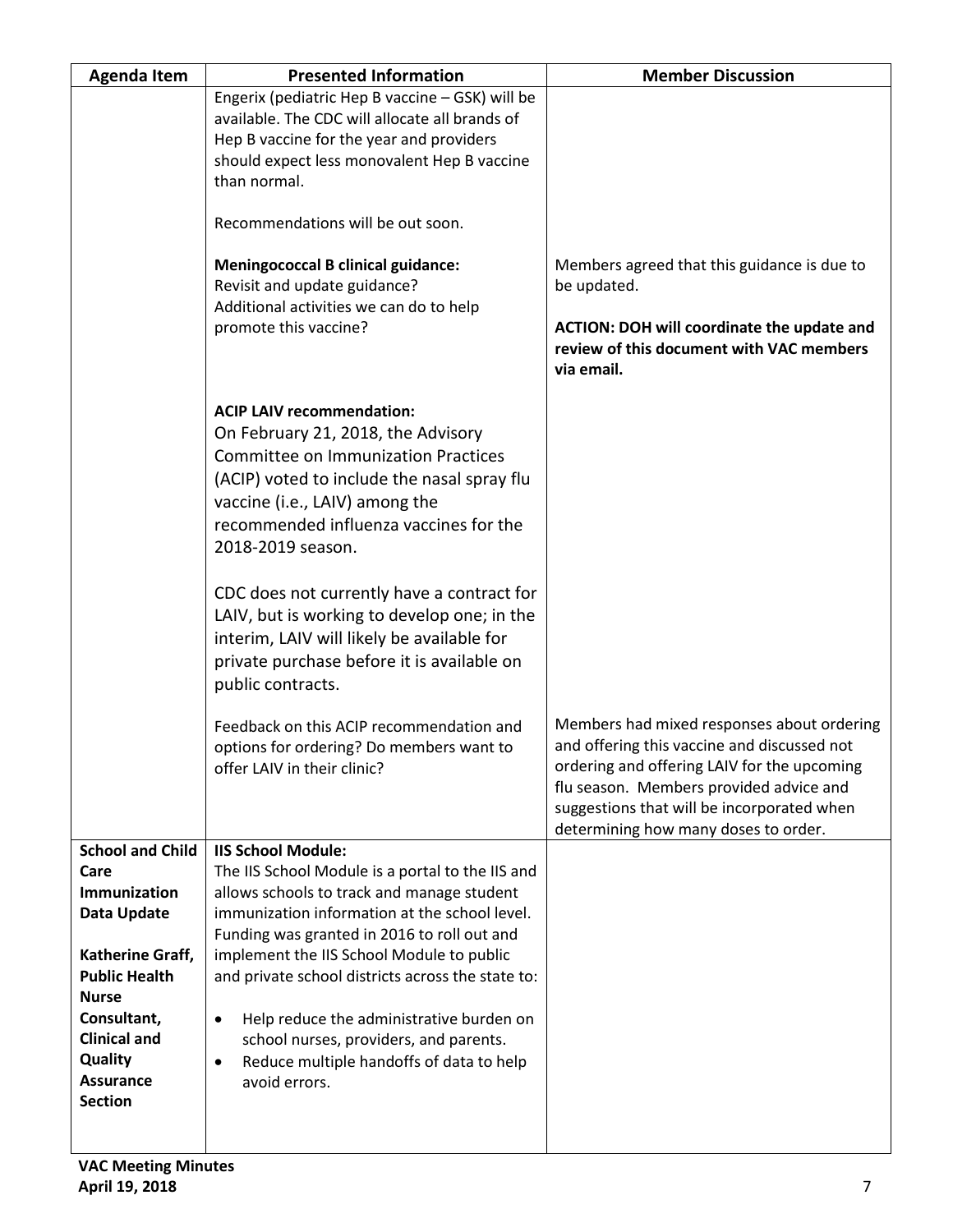| <b>Agenda Item</b>  | <b>Presented Information</b>                   | <b>Member Discussion</b> |
|---------------------|------------------------------------------------|--------------------------|
| Teal Bell,          | Healthcare providers play an important role    |                          |
| <b>Assessment</b>   | with the IIS School Module by entering         |                          |
| Supervisor,         | missing historical immunizations, immunity     |                          |
| <b>Clinical and</b> | and disease history, and providing medically   |                          |
| <b>Quality</b>      | verified records to schools and parents.       |                          |
| <b>Assurance</b>    |                                                |                          |
| <b>Section</b>      | Schools then use this data to accurately       |                          |
|                     | determine immunization compliance for their    |                          |
| (Presentation)      | students and allows them to identify           |                          |
|                     | vulnerable students during a disease           |                          |
|                     | outbreak.                                      |                          |
|                     |                                                |                          |
|                     | One of the other great benefits of schools     |                          |
|                     | using the IIS School Module is that DOH staff  |                          |
|                     | can pull their annual data report that is      |                          |
|                     | required by law. This has historically been    |                          |
|                     | done by school nurses.                         |                          |
|                     |                                                |                          |
|                     | Some schools saw an increase in compliance     |                          |
|                     | rates and the data from the IIS School Module  |                          |
|                     | was the cleanest data and deemed the gold      |                          |
|                     | standard by the DOH data team.                 |                          |
|                     |                                                |                          |
|                     | School and child care data:                    |                          |
|                     | Immunization data for the 2017-18 school       |                          |
|                     | year will be released on May 1, 2018.          |                          |
|                     |                                                |                          |
|                     | There were a total of 2,599 public and private |                          |
|                     | schools in WA state that were required to      |                          |
|                     | report.                                        |                          |
|                     |                                                |                          |
|                     | For kindergarteners:                           |                          |
|                     | 85.6% complete for all immunizations           |                          |
|                     | or proof of immunity.                          |                          |
|                     | 1.6% conditional status (30 day grace          |                          |
|                     | period for students to comply)                 |                          |
|                     | 8.2% out-of-compliance                         |                          |
|                     | 4.6% exempt for one or more                    |                          |
|                     | vaccines.                                      |                          |
|                     |                                                |                          |
|                     | DOH has been collecting the type of            |                          |
|                     | exemptions for the last six years.             |                          |
|                     | 3.9% non-medical exemptions                    |                          |
|                     | 3.7% personal                                  |                          |
|                     | 0.2% religious                                 |                          |
|                     | 0.1% religious membership                      |                          |
|                     | 0.8% medical                                   |                          |
|                     | Douglas county had the highest kindergarten    |                          |
|                     | immunization completion rates and have         |                          |
|                     | already reached the Health People 2020 goal.   |                          |
|                     |                                                |                          |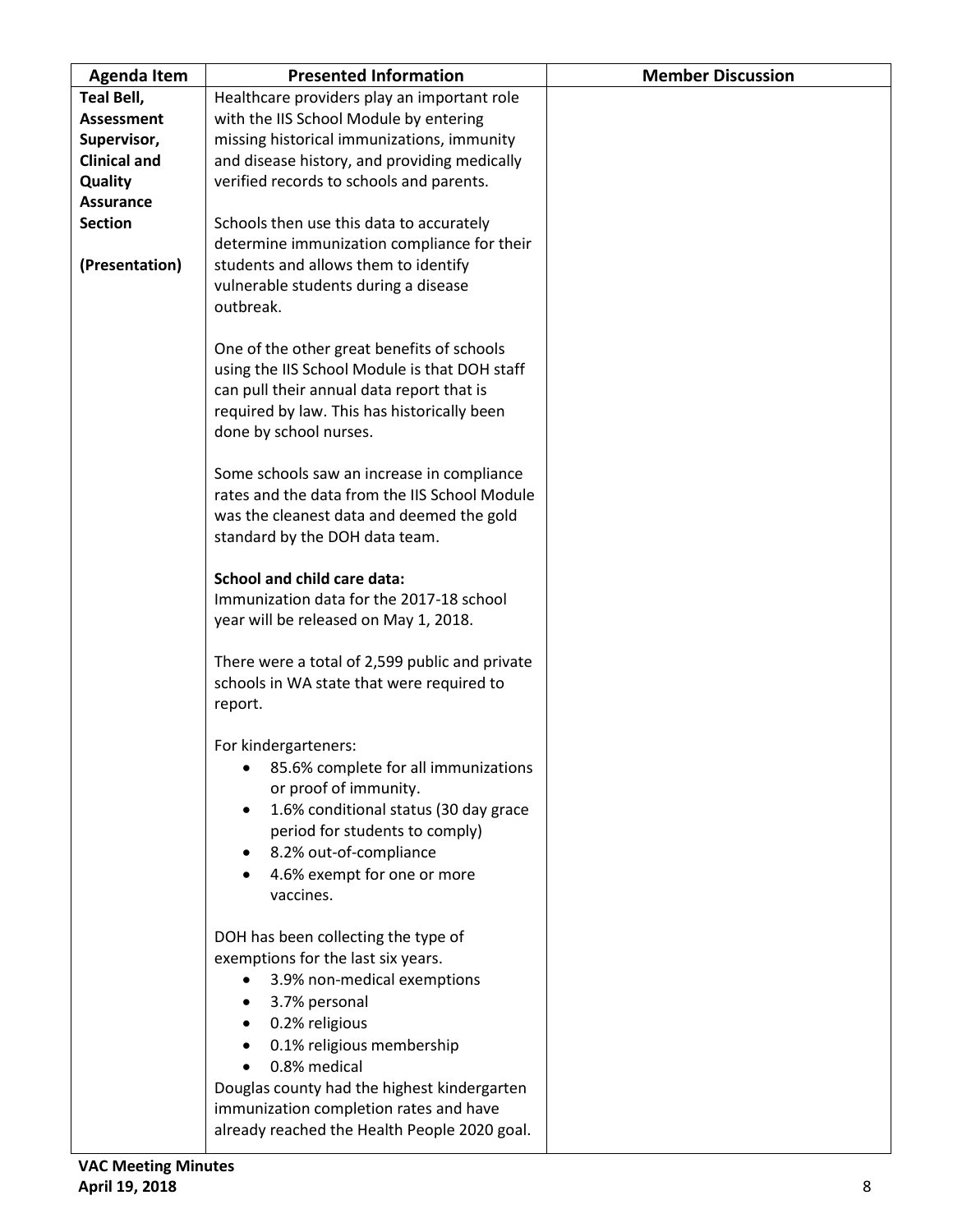| <b>Agenda Item</b>                   | <b>Presented Information</b>                                                                                                                                         | <b>Member Discussion</b>                                                                                                                           |
|--------------------------------------|----------------------------------------------------------------------------------------------------------------------------------------------------------------------|----------------------------------------------------------------------------------------------------------------------------------------------------|
|                                      | San Juan county had the lowest completion<br>rates.                                                                                                                  |                                                                                                                                                    |
|                                      | For exemptions, Stevens had the highest<br>kindergarten exemption rates.                                                                                             |                                                                                                                                                    |
|                                      | For kindergarten out-of-compliance rates, San<br>Juan county had the highest and Chelan<br>county had the lowest.                                                    |                                                                                                                                                    |
|                                      | Rates were also broken down by school<br>districts.                                                                                                                  |                                                                                                                                                    |
|                                      | Is there anything striking about these data<br>that you'd like to discuss?                                                                                           | Members found this information to be useful.<br>Teal let them know that it's available online<br>including the maps of local health jurisdictions. |
| <b>Future Agenda</b><br><b>Items</b> | July 2018; Doug Opel Vaccine Hesitancy and<br>communication research.                                                                                                | <b>Other ideas?</b>                                                                                                                                |
|                                      | Other potential topics include adult<br>vaccines/high risk groups, HPV quality<br>improvement, migrant/immigrant<br>immunization, and midwives and<br>immunizations. |                                                                                                                                                    |

**Public comment:** *The Vaccine Advisory Committee is an advisory body to the Washington Department of Health. The purpose of VAC is to provide recommendations and guidance to the department on issues related to the use of vaccines. Because this is an advisory body not set in statute/law, the department is not required to conduct an open-public meeting. However, we do so to maintain transparency and to allow public comment. There are up to 15 minutes set aside at the beginning of the meeting designated for public comment. Commenters are limited to three minutes per person.*

- Spokane students experienced stress and embarrassment during the mumps outbreak. Commenter called out Marshall Island communities and asked "*why they were not excluded as a community?*"
- JB Handley quote: "*Is it possible that injecting an immune system antagonist (an aluminum adjuvant), all but guaranteed to cause immune activation events, has done just that in the brains of many of our children? Do even mildly impacted children also suffer from a permanent, simmering brain immune system activation? Should we believe the growing body of scientists from all over the world who are sounding the alarm about the impact injected aluminum adjuvant is having on our children? In the middle of 2017, three of the most important scientists in the field of aluminum adjuvant toxicity took the extraordinary step of writing letters of caution to our American public health authorities."* Please consider what these experts